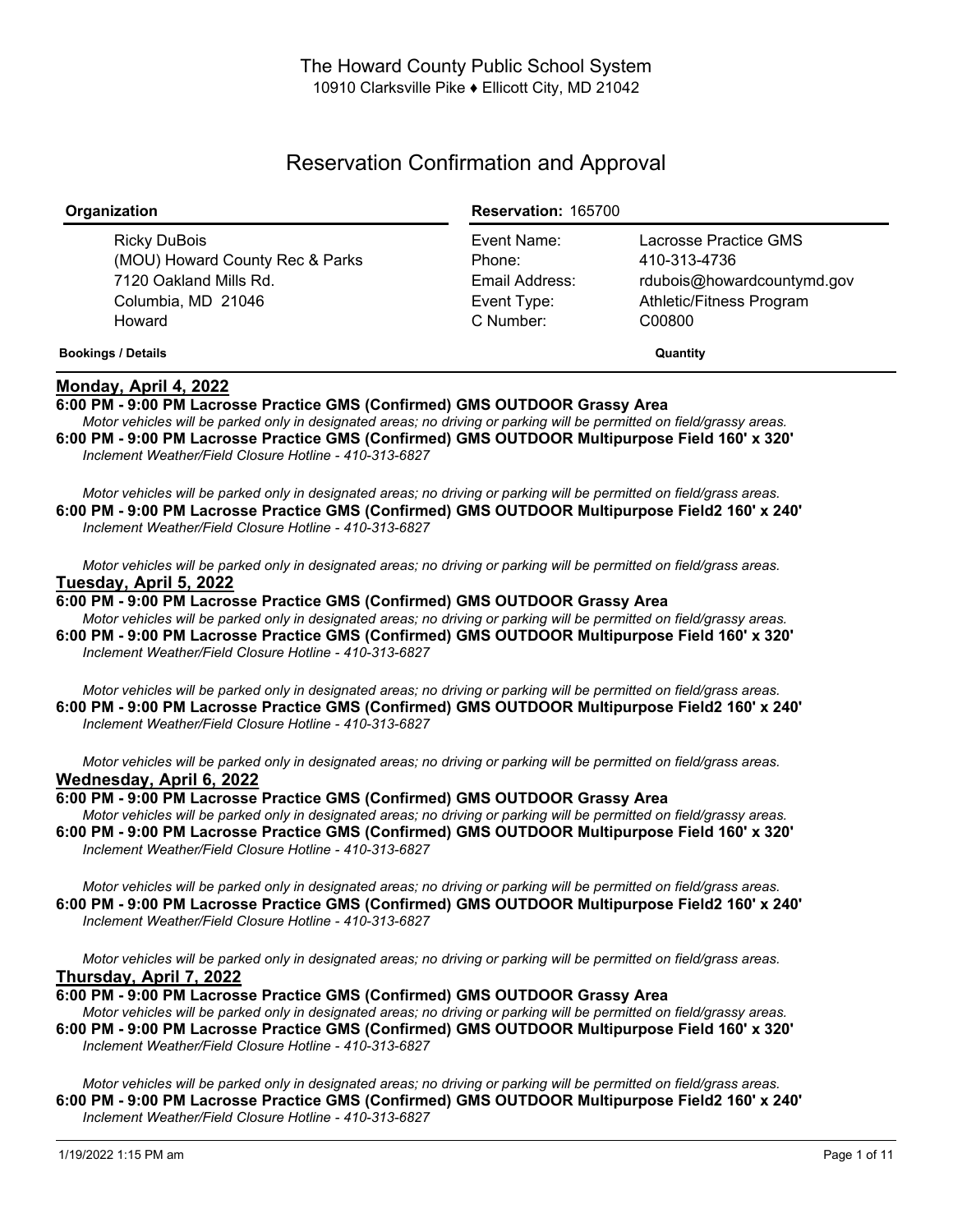Motor vehicles will be parked only in designated areas; no driving or parking will be permitted on field/grass areas. **Friday, April 8, 2022**

## **6:00 PM - 9:00 PM Lacrosse Practice GMS (Confirmed) GMS OUTDOOR Grassy Area**

Motor vehicles will be parked only in designated areas; no driving or parking will be permitted on field/grassy areas. **6:00 PM - 9:00 PM Lacrosse Practice GMS (Confirmed) GMS OUTDOOR Multipurpose Field 160' x 320'** *Inclement Weather/Field Closure Hotline - 410-313-6827*

Motor vehicles will be parked only in designated areas; no driving or parking will be permitted on field/grass areas. **6:00 PM - 9:00 PM Lacrosse Practice GMS (Confirmed) GMS OUTDOOR Multipurpose Field2 160' x 240'** *Inclement Weather/Field Closure Hotline - 410-313-6827*

Motor vehicles will be parked only in designated areas; no driving or parking will be permitted on field/grass areas. **Monday, April 11, 2022**

### **6:00 PM - 9:00 PM Lacrosse Practice GMS (Confirmed) GMS OUTDOOR Grassy Area**

Motor vehicles will be parked only in designated areas; no driving or parking will be permitted on field/grassy areas. **6:00 PM - 9:00 PM Lacrosse Practice GMS (Confirmed) GMS OUTDOOR Multipurpose Field 160' x 320'** *Inclement Weather/Field Closure Hotline - 410-313-6827*

Motor vehicles will be parked only in designated areas; no driving or parking will be permitted on field/grass areas. **6:00 PM - 9:00 PM Lacrosse Practice GMS (Confirmed) GMS OUTDOOR Multipurpose Field2 160' x 240'** *Inclement Weather/Field Closure Hotline - 410-313-6827*

Motor vehicles will be parked only in designated areas; no driving or parking will be permitted on field/grass areas. **Tuesday, April 12, 2022**

#### **6:00 PM - 9:00 PM Lacrosse Practice GMS (Confirmed) GMS OUTDOOR Grassy Area**

Motor vehicles will be parked only in designated areas; no driving or parking will be permitted on field/grassy areas. **6:00 PM - 9:00 PM Lacrosse Practice GMS (Confirmed) GMS OUTDOOR Multipurpose Field 160' x 320'** *Inclement Weather/Field Closure Hotline - 410-313-6827*

Motor vehicles will be parked only in designated areas; no driving or parking will be permitted on field/grass areas. **6:00 PM - 9:00 PM Lacrosse Practice GMS (Confirmed) GMS OUTDOOR Multipurpose Field2 160' x 240'** *Inclement Weather/Field Closure Hotline - 410-313-6827*

Motor vehicles will be parked only in designated areas; no driving or parking will be permitted on field/grass areas. **Wednesday, April 13, 2022**

## **6:00 PM - 9:00 PM Lacrosse Practice GMS (Confirmed) GMS OUTDOOR Grassy Area**

Motor vehicles will be parked only in designated areas; no driving or parking will be permitted on field/grassy areas. **6:00 PM - 9:00 PM Lacrosse Practice GMS (Confirmed) GMS OUTDOOR Multipurpose Field 160' x 320'** *Inclement Weather/Field Closure Hotline - 410-313-6827*

Motor vehicles will be parked only in designated areas; no driving or parking will be permitted on field/grass areas. **6:00 PM - 9:00 PM Lacrosse Practice GMS (Confirmed) GMS OUTDOOR Multipurpose Field2 160' x 240'** *Inclement Weather/Field Closure Hotline - 410-313-6827*

Motor vehicles will be parked only in designated areas; no driving or parking will be permitted on field/grass areas. **Thursday, April 14, 2022**

**6:00 PM - 9:00 PM Lacrosse Practice GMS (Confirmed) GMS OUTDOOR Grassy Area**

Motor vehicles will be parked only in designated areas; no driving or parking will be permitted on field/grassy areas. **6:00 PM - 9:00 PM Lacrosse Practice GMS (Confirmed) GMS OUTDOOR Multipurpose Field 160' x 320'** *Inclement Weather/Field Closure Hotline - 410-313-6827*

Motor vehicles will be parked only in designated areas; no driving or parking will be permitted on field/grass areas. **6:00 PM - 9:00 PM Lacrosse Practice GMS (Confirmed) GMS OUTDOOR Multipurpose Field2 160' x 240'** *Inclement Weather/Field Closure Hotline - 410-313-6827*

Motor vehicles will be parked only in designated areas; no driving or parking will be permitted on field/grass areas.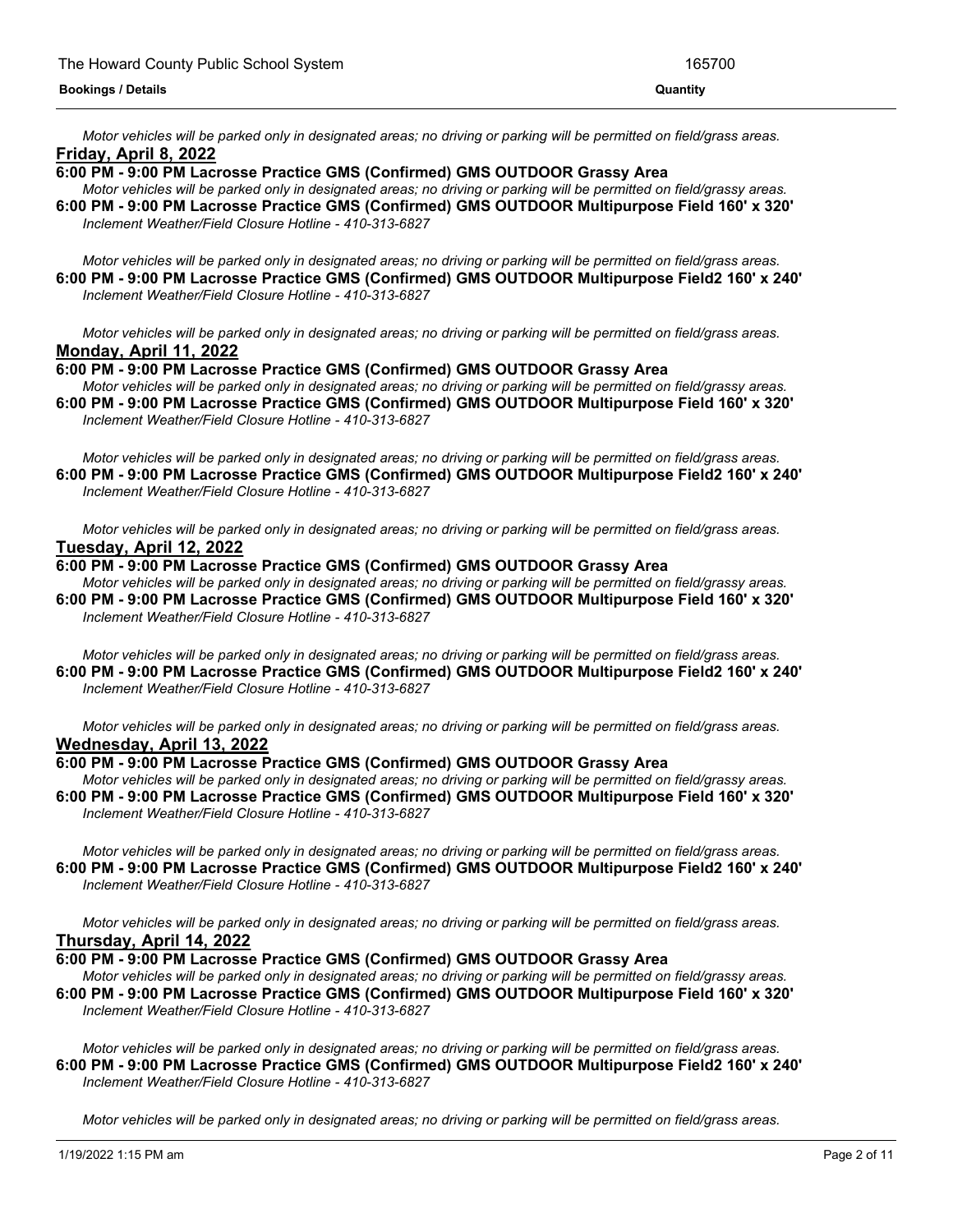## **Tuesday, April 19, 2022**

## **6:00 PM - 9:00 PM Lacrosse Practice GMS (Confirmed) GMS OUTDOOR Grassy Area**

Motor vehicles will be parked only in designated areas; no driving or parking will be permitted on field/grassy areas. **6:00 PM - 9:00 PM Lacrosse Practice GMS (Confirmed) GMS OUTDOOR Multipurpose Field 160' x 320'** *Inclement Weather/Field Closure Hotline - 410-313-6827*

<u> 1999 - Jan James James James James James James James James James James James James James James James James J</u>

Motor vehicles will be parked only in designated areas; no driving or parking will be permitted on field/grass areas. **6:00 PM - 9:00 PM Lacrosse Practice GMS (Confirmed) GMS OUTDOOR Multipurpose Field2 160' x 240'** *Inclement Weather/Field Closure Hotline - 410-313-6827*

Motor vehicles will be parked only in designated areas; no driving or parking will be permitted on field/grass areas. **Wednesday, April 20, 2022**

**6:00 PM - 9:00 PM Lacrosse Practice GMS (Confirmed) GMS OUTDOOR Grassy Area**

Motor vehicles will be parked only in designated areas; no driving or parking will be permitted on field/grassy areas. **6:00 PM - 9:00 PM Lacrosse Practice GMS (Confirmed) GMS OUTDOOR Multipurpose Field 160' x 320'** *Inclement Weather/Field Closure Hotline - 410-313-6827*

Motor vehicles will be parked only in designated areas; no driving or parking will be permitted on field/grass areas. **6:00 PM - 9:00 PM Lacrosse Practice GMS (Confirmed) GMS OUTDOOR Multipurpose Field2 160' x 240'** *Inclement Weather/Field Closure Hotline - 410-313-6827*

Motor vehicles will be parked only in designated areas; no driving or parking will be permitted on field/grass areas. **Thursday, April 21, 2022**

### **6:00 PM - 9:00 PM Lacrosse Practice GMS (Confirmed) GMS OUTDOOR Grassy Area**

Motor vehicles will be parked only in designated areas; no driving or parking will be permitted on field/grassy areas. **6:00 PM - 9:00 PM Lacrosse Practice GMS (Confirmed) GMS OUTDOOR Multipurpose Field 160' x 320'** *Inclement Weather/Field Closure Hotline - 410-313-6827*

Motor vehicles will be parked only in designated areas; no driving or parking will be permitted on field/grass areas. **6:00 PM - 9:00 PM Lacrosse Practice GMS (Confirmed) GMS OUTDOOR Multipurpose Field2 160' x 240'** *Inclement Weather/Field Closure Hotline - 410-313-6827*

Motor vehicles will be parked only in designated areas; no driving or parking will be permitted on field/grass areas. **Friday, April 22, 2022**

#### **6:00 PM - 9:00 PM Lacrosse Practice GMS (Confirmed) GMS OUTDOOR Grassy Area**

Motor vehicles will be parked only in designated areas; no driving or parking will be permitted on field/grassy areas. **6:00 PM - 9:00 PM Lacrosse Practice GMS (Confirmed) GMS OUTDOOR Multipurpose Field 160' x 320'** *Inclement Weather/Field Closure Hotline - 410-313-6827*

Motor vehicles will be parked only in designated areas; no driving or parking will be permitted on field/grass areas. **6:00 PM - 9:00 PM Lacrosse Practice GMS (Confirmed) GMS OUTDOOR Multipurpose Field2 160' x 240'** *Inclement Weather/Field Closure Hotline - 410-313-6827*

Motor vehicles will be parked only in designated areas; no driving or parking will be permitted on field/grass areas. **Monday, April 25, 2022**

**6:00 PM - 9:00 PM Lacrosse Practice GMS (Confirmed) GMS OUTDOOR Grassy Area**

Motor vehicles will be parked only in designated areas; no driving or parking will be permitted on field/grassy areas. **6:00 PM - 9:00 PM Lacrosse Practice GMS (Confirmed) GMS OUTDOOR Multipurpose Field 160' x 320'** *Inclement Weather/Field Closure Hotline - 410-313-6827*

Motor vehicles will be parked only in designated areas; no driving or parking will be permitted on field/grass areas. **6:00 PM - 9:00 PM Lacrosse Practice GMS (Confirmed) GMS OUTDOOR Multipurpose Field2 160' x 240'** *Inclement Weather/Field Closure Hotline - 410-313-6827*

Motor vehicles will be parked only in designated areas; no driving or parking will be permitted on field/grass areas. **Tuesday, April 26, 2022**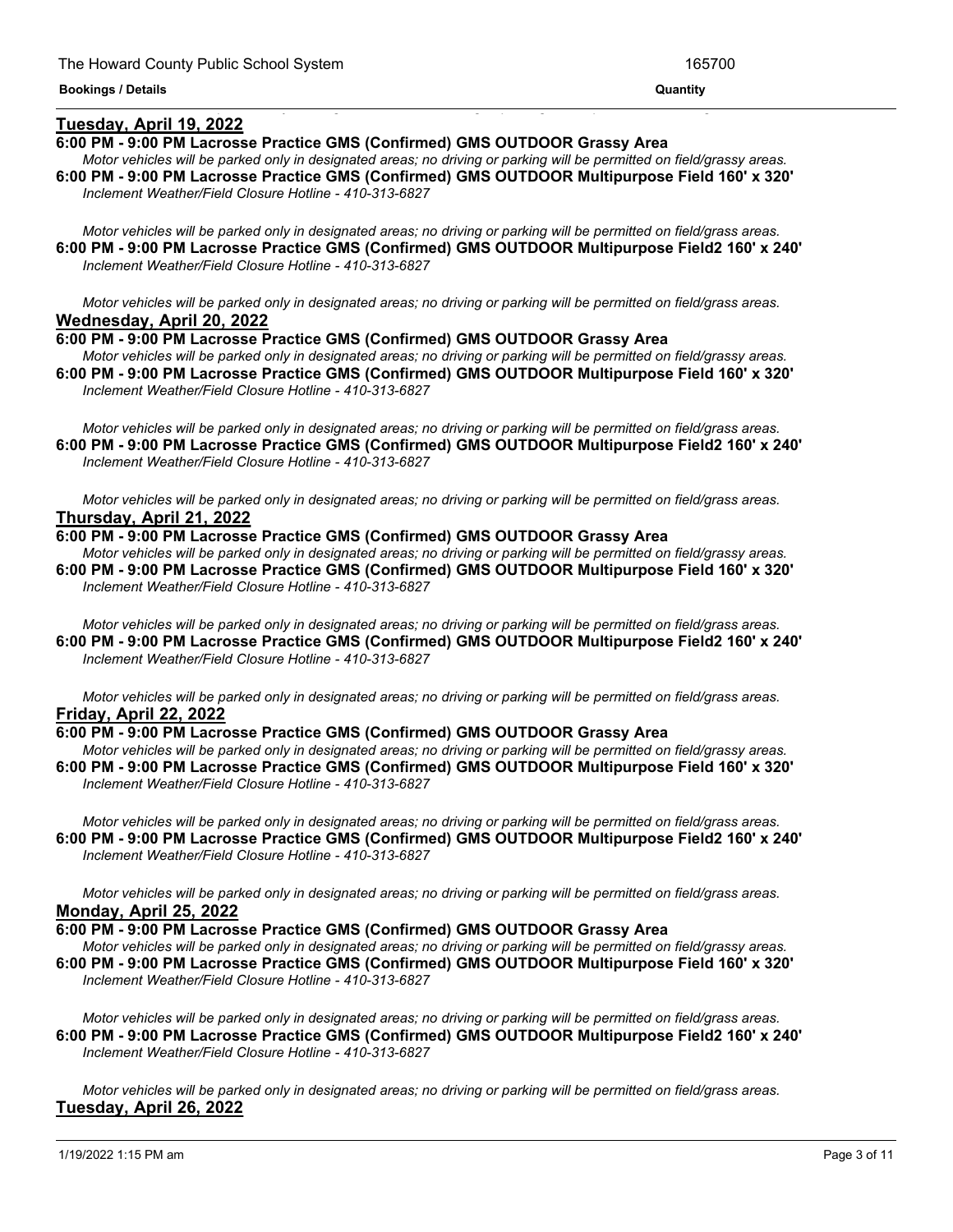#### **Tuesday, April 26, 2022 Bookings / Details Quantity**

## **6:00 PM - 9:00 PM Lacrosse Practice GMS (Confirmed) GMS OUTDOOR Grassy Area**

Motor vehicles will be parked only in designated areas: no driving or parking will be permitted on field/grassy areas. **6:00 PM - 9:00 PM Lacrosse Practice GMS (Confirmed) GMS OUTDOOR Multipurpose Field 160' x 320'** *Inclement Weather/Field Closure Hotline - 410-313-6827*

Motor vehicles will be parked only in designated areas; no driving or parking will be permitted on field/grass areas. **6:00 PM - 9:00 PM Lacrosse Practice GMS (Confirmed) GMS OUTDOOR Multipurpose Field2 160' x 240'** *Inclement Weather/Field Closure Hotline - 410-313-6827*

Motor vehicles will be parked only in designated areas; no driving or parking will be permitted on field/grass areas. **Wednesday, April 27, 2022**

**6:00 PM - 9:00 PM Lacrosse Practice GMS (Confirmed) GMS OUTDOOR Grassy Area**

Motor vehicles will be parked only in designated areas: no driving or parking will be permitted on field/grassy areas. **6:00 PM - 9:00 PM Lacrosse Practice GMS (Confirmed) GMS OUTDOOR Multipurpose Field 160' x 320'** *Inclement Weather/Field Closure Hotline - 410-313-6827*

Motor vehicles will be parked only in designated areas; no driving or parking will be permitted on field/grass areas. **6:00 PM - 9:00 PM Lacrosse Practice GMS (Confirmed) GMS OUTDOOR Multipurpose Field2 160' x 240'** *Inclement Weather/Field Closure Hotline - 410-313-6827*

Motor vehicles will be parked only in designated areas; no driving or parking will be permitted on field/grass areas. **Thursday, April 28, 2022**

## **6:00 PM - 9:00 PM Lacrosse Practice GMS (Confirmed) GMS OUTDOOR Grassy Area**

Motor vehicles will be parked only in designated areas; no driving or parking will be permitted on field/grassy areas. **6:00 PM - 9:00 PM Lacrosse Practice GMS (Confirmed) GMS OUTDOOR Multipurpose Field 160' x 320'** *Inclement Weather/Field Closure Hotline - 410-313-6827*

Motor vehicles will be parked only in designated areas; no driving or parking will be permitted on field/grass areas. **6:00 PM - 9:00 PM Lacrosse Practice GMS (Confirmed) GMS OUTDOOR Multipurpose Field2 160' x 240'** *Inclement Weather/Field Closure Hotline - 410-313-6827*

Motor vehicles will be parked only in designated areas; no driving or parking will be permitted on field/grass areas. **Friday, April 29, 2022**

## **6:00 PM - 9:00 PM Lacrosse Practice GMS (Confirmed) GMS OUTDOOR Grassy Area**

Motor vehicles will be parked only in designated areas; no driving or parking will be permitted on field/grassy areas. **6:00 PM - 9:00 PM Lacrosse Practice GMS (Confirmed) GMS OUTDOOR Multipurpose Field 160' x 320'** *Inclement Weather/Field Closure Hotline - 410-313-6827*

Motor vehicles will be parked only in designated areas; no driving or parking will be permitted on field/grass areas. **6:00 PM - 9:00 PM Lacrosse Practice GMS (Confirmed) GMS OUTDOOR Multipurpose Field2 160' x 240'** *Inclement Weather/Field Closure Hotline - 410-313-6827*

Motor vehicles will be parked only in designated areas; no driving or parking will be permitted on field/grass areas. **Monday, May 2, 2022**

## **6:00 PM - 9:00 PM Lacrosse Practice GMS (Confirmed) GMS OUTDOOR Grassy Area**

Motor vehicles will be parked only in designated areas; no driving or parking will be permitted on field/grassy areas. **6:00 PM - 9:00 PM Lacrosse Practice GMS (Confirmed) GMS OUTDOOR Multipurpose Field 160' x 320'** *Inclement Weather/Field Closure Hotline - 410-313-6827*

Motor vehicles will be parked only in designated areas; no driving or parking will be permitted on field/grass areas. **6:00 PM - 9:00 PM Lacrosse Practice GMS (Confirmed) GMS OUTDOOR Multipurpose Field2 160' x 240'** *Inclement Weather/Field Closure Hotline - 410-313-6827*

Motor vehicles will be parked only in designated areas; no driving or parking will be permitted on field/grass areas. **Tuesday, May 3, 2022**

**6:00 PM - 9:00 PM Lacrosse Practice GMS (Confirmed) GMS OUTDOOR Grassy Area**

Motor vehicles will be parked only in designated areas; no driving or parking will be permitted on field/grassy areas.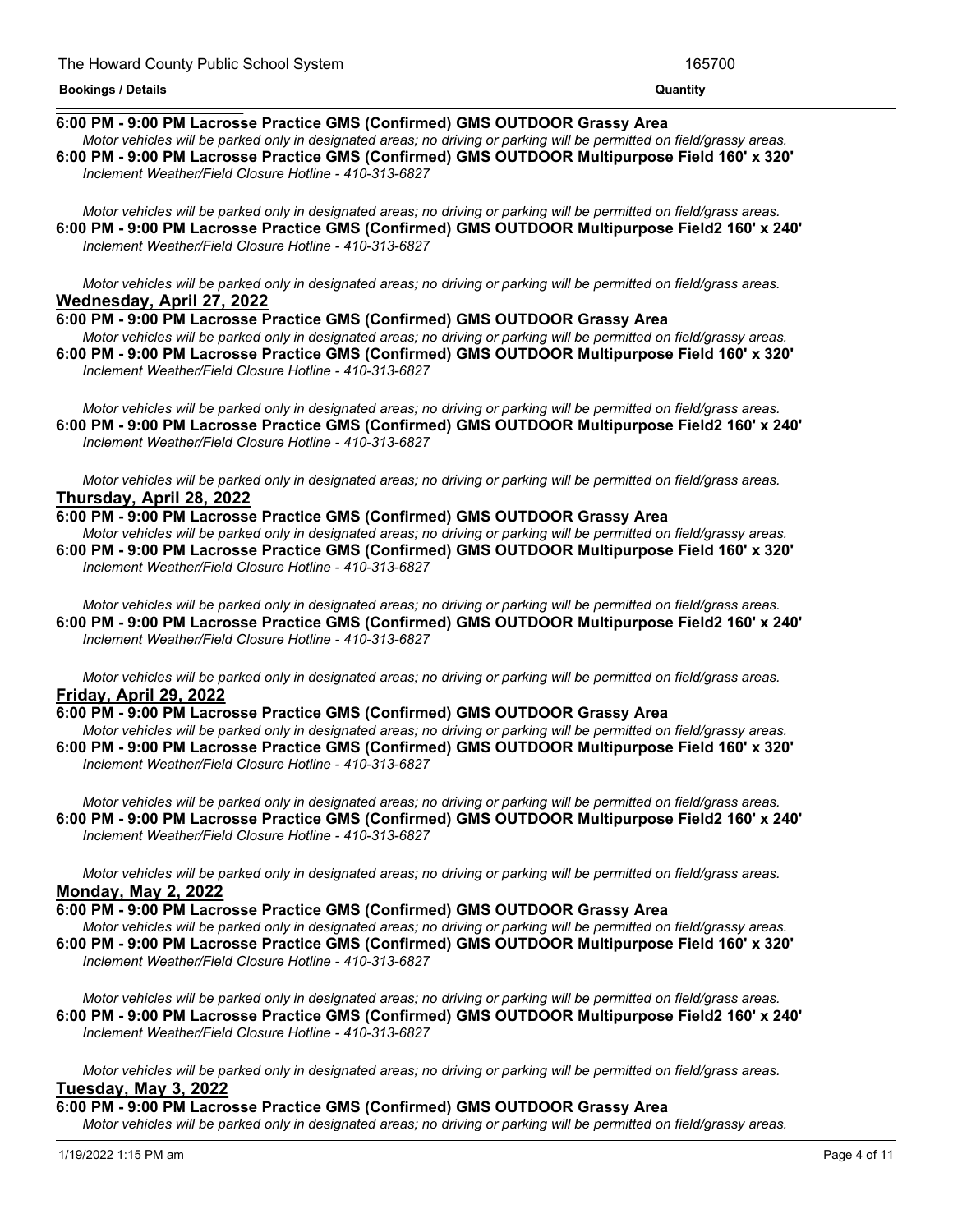#### <u> 1989 - Andrea San Andrea San Andrea San Andrea San Andrea San Andrea San Andrea San Andrea San Andrea San An</u> **6:00 PM - 9:00 PM Lacrosse Practice GMS (Confirmed) GMS OUTDOOR Multipurpose Field 160' x 320'** *Inclement Weather/Field Closure Hotline - 410-313-6827*

Motor vehicles will be parked only in designated areas; no driving or parking will be permitted on field/grass areas. **6:00 PM - 9:00 PM Lacrosse Practice GMS (Confirmed) GMS OUTDOOR Multipurpose Field2 160' x 240'** *Inclement Weather/Field Closure Hotline - 410-313-6827*

Motor vehicles will be parked only in designated areas; no driving or parking will be permitted on field/grass areas. **Wednesday, May 4, 2022**

**6:00 PM - 9:00 PM Lacrosse Practice GMS (Confirmed) GMS OUTDOOR Grassy Area**

Motor vehicles will be parked only in designated areas; no driving or parking will be permitted on field/grassy areas. **6:00 PM - 9:00 PM Lacrosse Practice GMS (Confirmed) GMS OUTDOOR Multipurpose Field 160' x 320'** *Inclement Weather/Field Closure Hotline - 410-313-6827*

Motor vehicles will be parked only in designated areas; no driving or parking will be permitted on field/grass areas. **6:00 PM - 9:00 PM Lacrosse Practice GMS (Confirmed) GMS OUTDOOR Multipurpose Field2 160' x 240'** *Inclement Weather/Field Closure Hotline - 410-313-6827*

Motor vehicles will be parked only in designated areas; no driving or parking will be permitted on field/grass areas. **Thursday, May 5, 2022**

**6:00 PM - 9:00 PM Lacrosse Practice GMS (Confirmed) GMS OUTDOOR Grassy Area**

Motor vehicles will be parked only in designated areas; no driving or parking will be permitted on field/grassy areas. **6:00 PM - 9:00 PM Lacrosse Practice GMS (Confirmed) GMS OUTDOOR Multipurpose Field 160' x 320'** *Inclement Weather/Field Closure Hotline - 410-313-6827*

Motor vehicles will be parked only in designated areas; no driving or parking will be permitted on field/grass areas. **6:00 PM - 9:00 PM Lacrosse Practice GMS (Confirmed) GMS OUTDOOR Multipurpose Field2 160' x 240'** *Inclement Weather/Field Closure Hotline - 410-313-6827*

Motor vehicles will be parked only in designated areas; no driving or parking will be permitted on field/grass areas. **Friday, May 6, 2022**

**6:00 PM - 9:00 PM Lacrosse Practice GMS (Confirmed) GMS OUTDOOR Grassy Area** Motor vehicles will be parked only in designated areas; no driving or parking will be permitted on field/grassy areas.

**6:00 PM - 9:00 PM Lacrosse Practice GMS (Confirmed) GMS OUTDOOR Multipurpose Field 160' x 320'** *Inclement Weather/Field Closure Hotline - 410-313-6827*

Motor vehicles will be parked only in designated areas; no driving or parking will be permitted on field/grass areas. **6:00 PM - 9:00 PM Lacrosse Practice GMS (Confirmed) GMS OUTDOOR Multipurpose Field2 160' x 240'** *Inclement Weather/Field Closure Hotline - 410-313-6827*

Motor vehicles will be parked only in designated areas; no driving or parking will be permitted on field/grass areas. **Monday, May 9, 2022**

**6:00 PM - 9:00 PM Lacrosse Practice GMS (Confirmed) GMS OUTDOOR Grassy Area**

Motor vehicles will be parked only in designated areas; no driving or parking will be permitted on field/grassy areas. **6:00 PM - 9:00 PM Lacrosse Practice GMS (Confirmed) GMS OUTDOOR Multipurpose Field 160' x 320'** *Inclement Weather/Field Closure Hotline - 410-313-6827*

Motor vehicles will be parked only in designated areas; no driving or parking will be permitted on field/grass areas. **6:00 PM - 9:00 PM Lacrosse Practice GMS (Confirmed) GMS OUTDOOR Multipurpose Field2 160' x 240'** *Inclement Weather/Field Closure Hotline - 410-313-6827*

Motor vehicles will be parked only in designated areas; no driving or parking will be permitted on field/grass areas. **Tuesday, May 10, 2022**

## **6:00 PM - 9:00 PM Lacrosse Practice GMS (Confirmed) GMS OUTDOOR Grassy Area**

Motor vehicles will be parked only in designated areas; no driving or parking will be permitted on field/grassy areas. **6:00 PM - 9:00 PM Lacrosse Practice GMS (Confirmed) GMS OUTDOOR Multipurpose Field 160' x 320'** *Inclement Weather/Field Closure Hotline - 410-313-6827*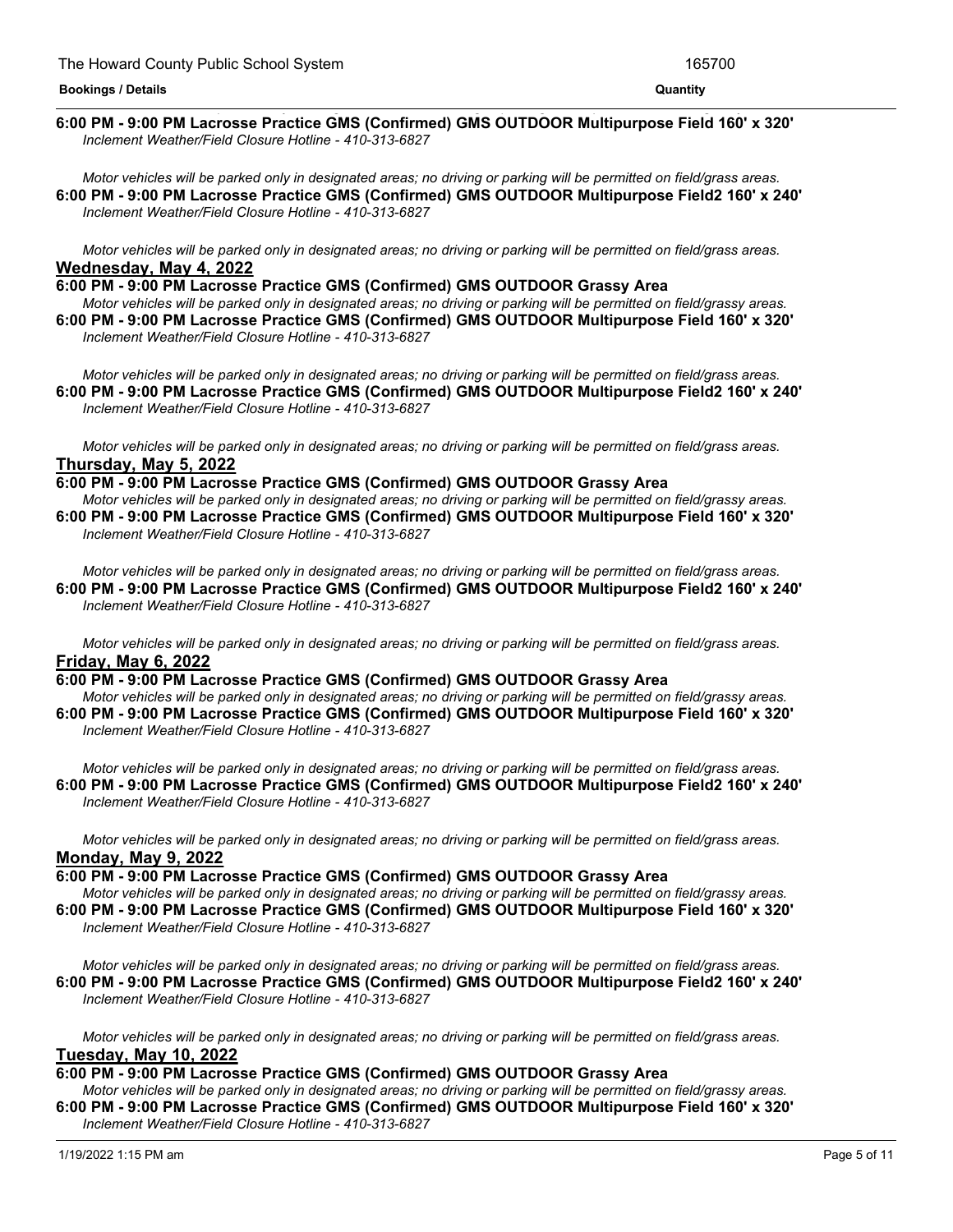Motor vehicles will be parked only in designated areas; no driving or parking will be permitted on field/grass areas. **6:00 PM - 9:00 PM Lacrosse Practice GMS (Confirmed) GMS OUTDOOR Multipurpose Field2 160' x 240'** *Inclement Weather/Field Closure Hotline - 410-313-6827*

Motor vehicles will be parked only in designated areas; no driving or parking will be permitted on field/grass areas. **Wednesday, May 11, 2022**

**6:00 PM - 9:00 PM Lacrosse Practice GMS (Confirmed) GMS OUTDOOR Grassy Area**

Motor vehicles will be parked only in designated areas; no driving or parking will be permitted on field/grassy areas. **6:00 PM - 9:00 PM Lacrosse Practice GMS (Confirmed) GMS OUTDOOR Multipurpose Field 160' x 320'** *Inclement Weather/Field Closure Hotline - 410-313-6827*

Motor vehicles will be parked only in designated areas; no driving or parking will be permitted on field/grass areas. **6:00 PM - 9:00 PM Lacrosse Practice GMS (Confirmed) GMS OUTDOOR Multipurpose Field2 160' x 240'** *Inclement Weather/Field Closure Hotline - 410-313-6827*

Motor vehicles will be parked only in designated areas; no driving or parking will be permitted on field/grass areas. **Friday, May 13, 2022**

**6:00 PM - 9:00 PM Lacrosse Practice GMS (Confirmed) GMS OUTDOOR Grassy Area** Motor vehicles will be parked only in designated areas; no driving or parking will be permitted on field/grassy areas.

**6:00 PM - 9:00 PM Lacrosse Practice GMS (Confirmed) GMS OUTDOOR Multipurpose Field 160' x 320'** *Inclement Weather/Field Closure Hotline - 410-313-6827*

Motor vehicles will be parked only in designated areas; no driving or parking will be permitted on field/grass areas. **6:00 PM - 9:00 PM Lacrosse Practice GMS (Confirmed) GMS OUTDOOR Multipurpose Field2 160' x 240'** *Inclement Weather/Field Closure Hotline - 410-313-6827*

Motor vehicles will be parked only in designated areas; no driving or parking will be permitted on field/grass areas. **Monday, May 16, 2022**

**6:00 PM - 9:00 PM Lacrosse Practice GMS (Confirmed) GMS OUTDOOR Grassy Area** Motor vehicles will be parked only in designated areas; no driving or parking will be permitted on field/grassy areas. **6:00 PM - 9:00 PM Lacrosse Practice GMS (Confirmed) GMS OUTDOOR Multipurpose Field 160' x 320'**

*Inclement Weather/Field Closure Hotline - 410-313-6827*

Motor vehicles will be parked only in designated areas; no driving or parking will be permitted on field/grass areas. **6:00 PM - 9:00 PM Lacrosse Practice GMS (Confirmed) GMS OUTDOOR Multipurpose Field2 160' x 240'** *Inclement Weather/Field Closure Hotline - 410-313-6827*

Motor vehicles will be parked only in designated areas; no driving or parking will be permitted on field/grass areas. **Tuesday, May 17, 2022**

**6:00 PM - 9:00 PM Lacrosse Practice GMS (Confirmed) GMS OUTDOOR Grassy Area**

Motor vehicles will be parked only in designated areas; no driving or parking will be permitted on field/grassy areas. **6:00 PM - 9:00 PM Lacrosse Practice GMS (Confirmed) GMS OUTDOOR Multipurpose Field 160' x 320'** *Inclement Weather/Field Closure Hotline - 410-313-6827*

Motor vehicles will be parked only in designated areas; no driving or parking will be permitted on field/grass areas. **6:00 PM - 9:00 PM Lacrosse Practice GMS (Confirmed) GMS OUTDOOR Multipurpose Field2 160' x 240'** *Inclement Weather/Field Closure Hotline - 410-313-6827*

Motor vehicles will be parked only in designated areas; no driving or parking will be permitted on field/grass areas. **Wednesday, May 18, 2022**

## **6:00 PM - 9:00 PM Lacrosse Practice GMS (Confirmed) GMS OUTDOOR Grassy Area**

Motor vehicles will be parked only in designated areas; no driving or parking will be permitted on field/grassy areas.

**6:00 PM - 9:00 PM Lacrosse Practice GMS (Confirmed) GMS OUTDOOR Multipurpose Field 160' x 320'** *Inclement Weather/Field Closure Hotline - 410-313-6827*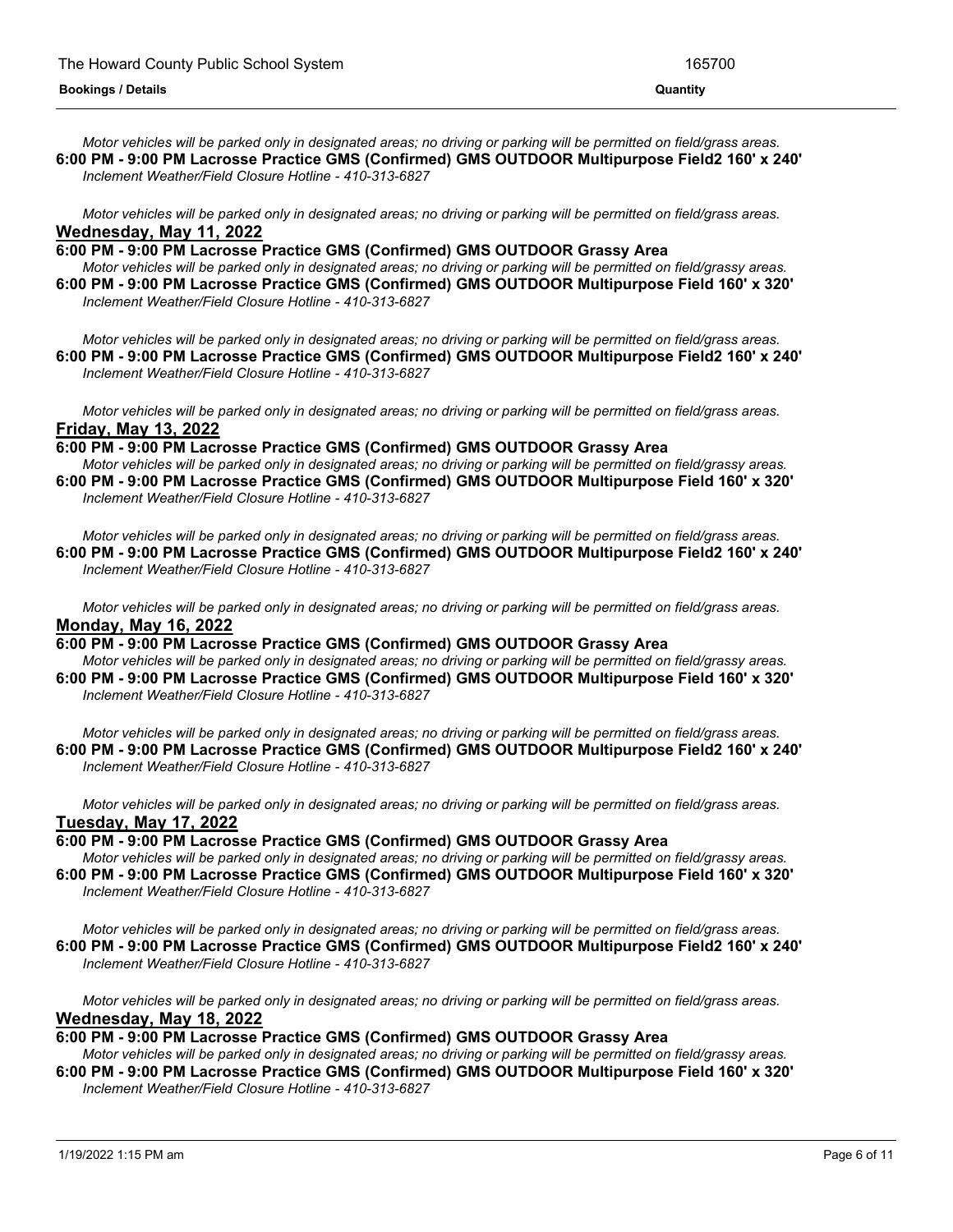Motor vehicles will be parked only in designated areas; no driving or parking will be permitted on field/grass areas. **6:00 PM - 9:00 PM Lacrosse Practice GMS (Confirmed) GMS OUTDOOR Multipurpose Field2 160' x 240'** *Inclement Weather/Field Closure Hotline - 410-313-6827*

Motor vehicles will be parked only in designated areas; no driving or parking will be permitted on field/grass areas. **Thursday, May 19, 2022**

**6:00 PM - 9:00 PM Lacrosse Practice GMS (Confirmed) GMS OUTDOOR Grassy Area** Motor vehicles will be parked only in designated areas; no driving or parking will be permitted on field/grassy areas. **6:00 PM - 9:00 PM Lacrosse Practice GMS (Confirmed) GMS OUTDOOR Multipurpose Field 160' x 320'**

*Inclement Weather/Field Closure Hotline - 410-313-6827*

Motor vehicles will be parked only in designated areas; no driving or parking will be permitted on field/grass areas. **6:00 PM - 9:00 PM Lacrosse Practice GMS (Confirmed) GMS OUTDOOR Multipurpose Field2 160' x 240'** *Inclement Weather/Field Closure Hotline - 410-313-6827*

Motor vehicles will be parked only in designated areas; no driving or parking will be permitted on field/grass areas. **Friday, May 20, 2022**

**6:00 PM - 9:00 PM Lacrosse Practice GMS (Confirmed) GMS OUTDOOR Grassy Area**

Motor vehicles will be parked only in designated areas; no driving or parking will be permitted on field/grassy areas. **6:00 PM - 9:00 PM Lacrosse Practice GMS (Confirmed) GMS OUTDOOR Multipurpose Field 160' x 320'** *Inclement Weather/Field Closure Hotline - 410-313-6827*

Motor vehicles will be parked only in designated areas; no driving or parking will be permitted on field/grass areas. **6:00 PM - 9:00 PM Lacrosse Practice GMS (Confirmed) GMS OUTDOOR Multipurpose Field2 160' x 240'** *Inclement Weather/Field Closure Hotline - 410-313-6827*

Motor vehicles will be parked only in designated areas; no driving or parking will be permitted on field/grass areas. **Monday, May 23, 2022**

**6:00 PM - 9:00 PM Lacrosse Practice GMS (Confirmed) GMS OUTDOOR Grassy Area** Motor vehicles will be parked only in designated areas; no driving or parking will be permitted on field/grassy areas. **6:00 PM - 9:00 PM Lacrosse Practice GMS (Confirmed) GMS OUTDOOR Multipurpose Field 160' x 320'** *Inclement Weather/Field Closure Hotline - 410-313-6827*

Motor vehicles will be parked only in designated areas; no driving or parking will be permitted on field/grass areas. **6:00 PM - 9:00 PM Lacrosse Practice GMS (Confirmed) GMS OUTDOOR Multipurpose Field2 160' x 240'** *Inclement Weather/Field Closure Hotline - 410-313-6827*

Motor vehicles will be parked only in designated areas; no driving or parking will be permitted on field/grass areas. **Tuesday, May 24, 2022**

**6:00 PM - 9:00 PM Lacrosse Practice GMS (Confirmed) GMS OUTDOOR Grassy Area**

Motor vehicles will be parked only in designated areas; no driving or parking will be permitted on field/grassy areas. **6:00 PM - 9:00 PM Lacrosse Practice GMS (Confirmed) GMS OUTDOOR Multipurpose Field 160' x 320'** *Inclement Weather/Field Closure Hotline - 410-313-6827*

Motor vehicles will be parked only in designated areas; no driving or parking will be permitted on field/grass areas. **6:00 PM - 9:00 PM Lacrosse Practice GMS (Confirmed) GMS OUTDOOR Multipurpose Field2 160' x 240'** *Inclement Weather/Field Closure Hotline - 410-313-6827*

Motor vehicles will be parked only in designated areas; no driving or parking will be permitted on field/grass areas. **Wednesday, May 25, 2022**

**6:00 PM - 9:00 PM Lacrosse Practice GMS (Confirmed) GMS OUTDOOR Grassy Area**

Motor vehicles will be parked only in designated areas; no driving or parking will be permitted on field/grassy areas. **6:00 PM - 9:00 PM Lacrosse Practice GMS (Confirmed) GMS OUTDOOR Multipurpose Field 160' x 320'** *Inclement Weather/Field Closure Hotline - 410-313-6827*

Motor vehicles will be parked only in designated areas; no driving or parking will be permitted on field/grass areas. **6:00 PM - 9:00 PM Lacrosse Practice GMS (Confirmed) GMS OUTDOOR Multipurpose Field2 160' x 240'**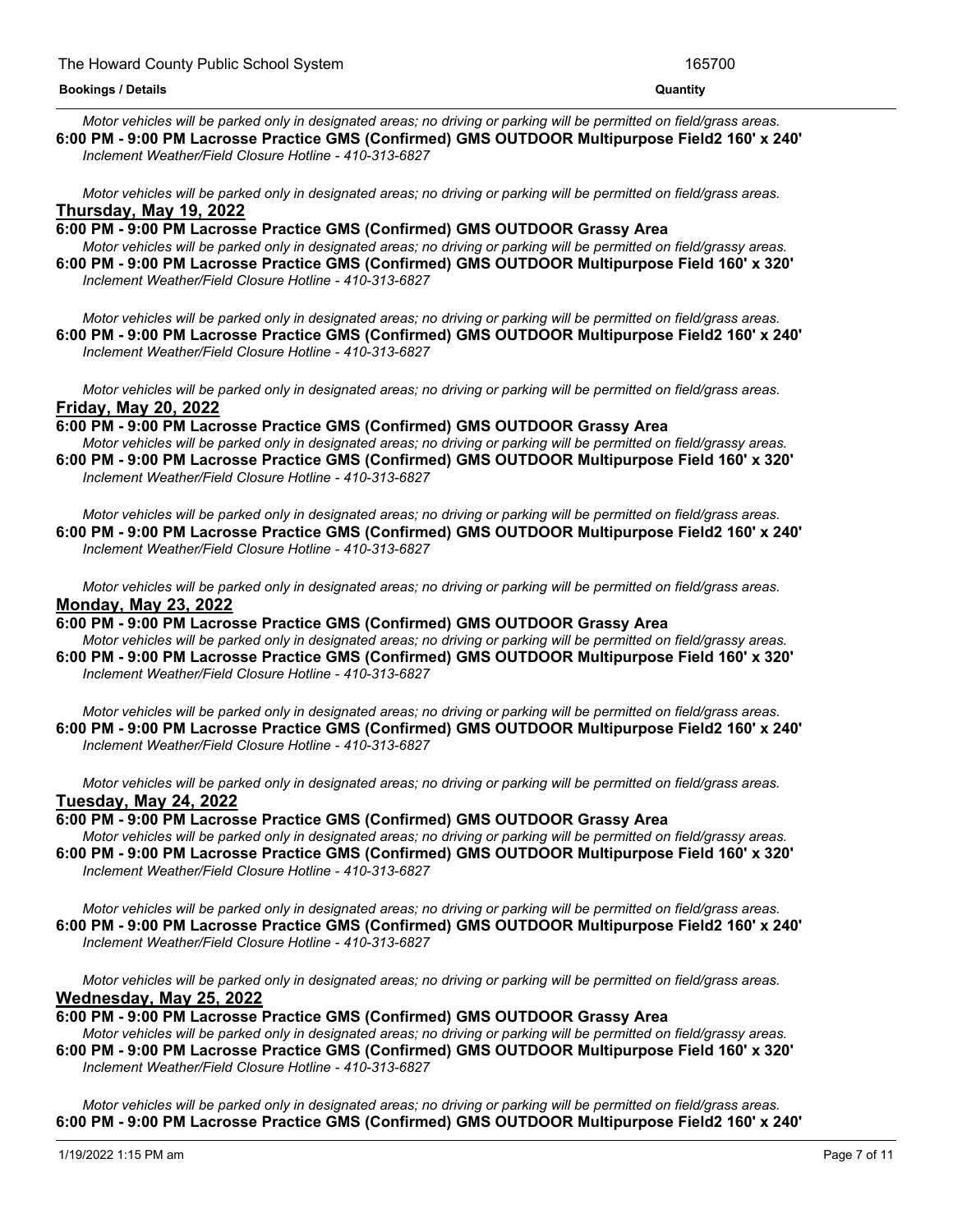*Inclement Weather/Field Closure Hotline - 410-313-6827*

Motor vehicles will be parked only in designated areas; no driving or parking will be permitted on field/grass areas. **Thursday, May 26, 2022**

## **6:00 PM - 9:00 PM Lacrosse Practice GMS (Confirmed) GMS OUTDOOR Grassy Area**

Motor vehicles will be parked only in designated areas; no driving or parking will be permitted on field/grassy areas. **6:00 PM - 9:00 PM Lacrosse Practice GMS (Confirmed) GMS OUTDOOR Multipurpose Field 160' x 320'** *Inclement Weather/Field Closure Hotline - 410-313-6827*

Motor vehicles will be parked only in designated areas; no driving or parking will be permitted on field/grass areas. **6:00 PM - 9:00 PM Lacrosse Practice GMS (Confirmed) GMS OUTDOOR Multipurpose Field2 160' x 240'** *Inclement Weather/Field Closure Hotline - 410-313-6827*

Motor vehicles will be parked only in designated areas; no driving or parking will be permitted on field/grass areas. **Friday, May 27, 2022**

**6:00 PM - 9:00 PM Lacrosse Practice GMS (Confirmed) GMS OUTDOOR Grassy Area**

Motor vehicles will be parked only in designated areas; no driving or parking will be permitted on field/grassy areas. **6:00 PM - 9:00 PM Lacrosse Practice GMS (Confirmed) GMS OUTDOOR Multipurpose Field 160' x 320'** *Inclement Weather/Field Closure Hotline - 410-313-6827*

Motor vehicles will be parked only in designated areas; no driving or parking will be permitted on field/grass areas. **6:00 PM - 9:00 PM Lacrosse Practice GMS (Confirmed) GMS OUTDOOR Multipurpose Field2 160' x 240'** *Inclement Weather/Field Closure Hotline - 410-313-6827*

Motor vehicles will be parked only in designated areas; no driving or parking will be permitted on field/grass areas. **Tuesday, May 31, 2022**

### **6:00 PM - 9:00 PM Lacrosse Practice GMS (Confirmed) GMS OUTDOOR Grassy Area**

Motor vehicles will be parked only in designated areas; no driving or parking will be permitted on field/grassy areas. **6:00 PM - 9:00 PM Lacrosse Practice GMS (Confirmed) GMS OUTDOOR Multipurpose Field 160' x 320'** *Inclement Weather/Field Closure Hotline - 410-313-6827*

Motor vehicles will be parked only in designated areas; no driving or parking will be permitted on field/grass areas. **6:00 PM - 9:00 PM Lacrosse Practice GMS (Confirmed) GMS OUTDOOR Multipurpose Field2 160' x 240'** *Inclement Weather/Field Closure Hotline - 410-313-6827*

Motor vehicles will be parked only in designated areas; no driving or parking will be permitted on field/grass areas. **Wednesday, June 1, 2022**

#### **6:00 PM - 9:00 PM Lacrosse Practice GMS (Confirmed) GMS OUTDOOR Grassy Area**

Motor vehicles will be parked only in designated areas; no driving or parking will be permitted on field/grassy areas. **6:00 PM - 9:00 PM Lacrosse Practice GMS (Confirmed) GMS OUTDOOR Multipurpose Field 160' x 320'** *Inclement Weather/Field Closure Hotline - 410-313-6827*

Motor vehicles will be parked only in designated areas; no driving or parking will be permitted on field/grass areas. **6:00 PM - 9:00 PM Lacrosse Practice GMS (Confirmed) GMS OUTDOOR Multipurpose Field2 160' x 240'** *Inclement Weather/Field Closure Hotline - 410-313-6827*

Motor vehicles will be parked only in designated areas; no driving or parking will be permitted on field/grass areas. **Thursday, June 2, 2022**

**6:00 PM - 9:00 PM Lacrosse Practice GMS (Confirmed) GMS OUTDOOR Grassy Area**

Motor vehicles will be parked only in designated areas; no driving or parking will be permitted on field/grassy areas. **6:00 PM - 9:00 PM Lacrosse Practice GMS (Confirmed) GMS OUTDOOR Multipurpose Field 160' x 320'** *Inclement Weather/Field Closure Hotline - 410-313-6827*

Motor vehicles will be parked only in designated areas; no driving or parking will be permitted on field/grass areas. **6:00 PM - 9:00 PM Lacrosse Practice GMS (Confirmed) GMS OUTDOOR Multipurpose Field2 160' x 240'** *Inclement Weather/Field Closure Hotline - 410-313-6827*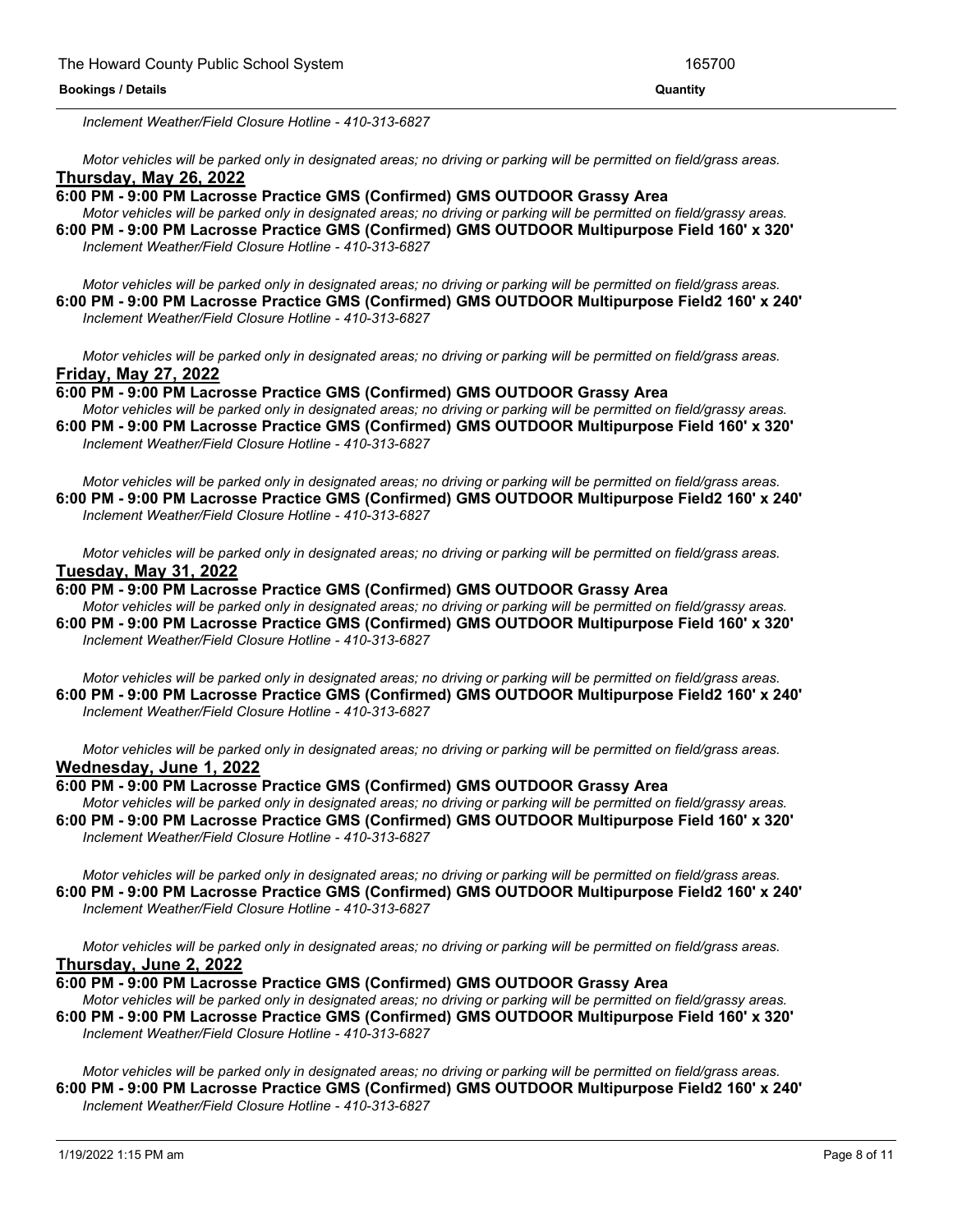Motor vehicles will be parked only in designated areas; no driving or parking will be permitted on field/grass areas. **Friday, June 3, 2022**

- **6:00 PM - 9:00 PM Lacrosse Practice GMS (Confirmed) GMS OUTDOOR Grassy Area**
- Motor vehicles will be parked only in designated areas; no driving or parking will be permitted on field/grassy areas. **6:00 PM - 9:00 PM Lacrosse Practice GMS (Confirmed) GMS OUTDOOR Multipurpose Field 160' x 320'** *Inclement Weather/Field Closure Hotline - 410-313-6827*

Motor vehicles will be parked only in designated areas; no driving or parking will be permitted on field/grass areas. **6:00 PM - 9:00 PM Lacrosse Practice GMS (Confirmed) GMS OUTDOOR Multipurpose Field2 160' x 240'** *Inclement Weather/Field Closure Hotline - 410-313-6827*

Motor vehicles will be parked only in designated areas; no driving or parking will be permitted on field/grass areas. **Monday, June 6, 2022**

### **6:00 PM - 9:00 PM Lacrosse Practice GMS (Confirmed) GMS OUTDOOR Grassy Area**

Motor vehicles will be parked only in designated areas; no driving or parking will be permitted on field/grassy areas. **6:00 PM - 9:00 PM Lacrosse Practice GMS (Confirmed) GMS OUTDOOR Multipurpose Field 160' x 320'** *Inclement Weather/Field Closure Hotline - 410-313-6827*

Motor vehicles will be parked only in designated areas; no driving or parking will be permitted on field/grass areas. **6:00 PM - 9:00 PM Lacrosse Practice GMS (Confirmed) GMS OUTDOOR Multipurpose Field2 160' x 240'** *Inclement Weather/Field Closure Hotline - 410-313-6827*

Motor vehicles will be parked only in designated areas; no driving or parking will be permitted on field/grass areas. **Tuesday, June 7, 2022**

#### **6:00 PM - 9:00 PM Lacrosse Practice GMS (Confirmed) GMS OUTDOOR Grassy Area**

Motor vehicles will be parked only in designated areas; no driving or parking will be permitted on field/grassy areas. **6:00 PM - 9:00 PM Lacrosse Practice GMS (Confirmed) GMS OUTDOOR Multipurpose Field 160' x 320'** *Inclement Weather/Field Closure Hotline - 410-313-6827*

Motor vehicles will be parked only in designated areas; no driving or parking will be permitted on field/grass areas. **6:00 PM - 9:00 PM Lacrosse Practice GMS (Confirmed) GMS OUTDOOR Multipurpose Field2 160' x 240'** *Inclement Weather/Field Closure Hotline - 410-313-6827*

Motor vehicles will be parked only in designated areas; no driving or parking will be permitted on field/grass areas. **Wednesday, June 8, 2022**

**6:00 PM - 9:00 PM Lacrosse Practice GMS (Confirmed) GMS OUTDOOR Grassy Area**

Motor vehicles will be parked only in designated areas; no driving or parking will be permitted on field/grassy areas. **6:00 PM - 9:00 PM Lacrosse Practice GMS (Confirmed) GMS OUTDOOR Multipurpose Field 160' x 320'** *Inclement Weather/Field Closure Hotline - 410-313-6827*

Motor vehicles will be parked only in designated areas; no driving or parking will be permitted on field/grass areas. **6:00 PM - 9:00 PM Lacrosse Practice GMS (Confirmed) GMS OUTDOOR Multipurpose Field2 160' x 240'** *Inclement Weather/Field Closure Hotline - 410-313-6827*

Motor vehicles will be parked only in designated areas; no driving or parking will be permitted on field/grass areas. **Thursday, June 9, 2022**

## **6:00 PM - 9:00 PM Lacrosse Practice GMS (Confirmed) GMS OUTDOOR Grassy Area**

Motor vehicles will be parked only in designated areas; no driving or parking will be permitted on field/grassy areas. **6:00 PM - 9:00 PM Lacrosse Practice GMS (Confirmed) GMS OUTDOOR Multipurpose Field 160' x 320'** *Inclement Weather/Field Closure Hotline - 410-313-6827*

Motor vehicles will be parked only in designated areas; no driving or parking will be permitted on field/grass areas. **6:00 PM - 9:00 PM Lacrosse Practice GMS (Confirmed) GMS OUTDOOR Multipurpose Field2 160' x 240'** *Inclement Weather/Field Closure Hotline - 410-313-6827*

Motor vehicles will be parked only in designated areas; no driving or parking will be permitted on field/grass areas.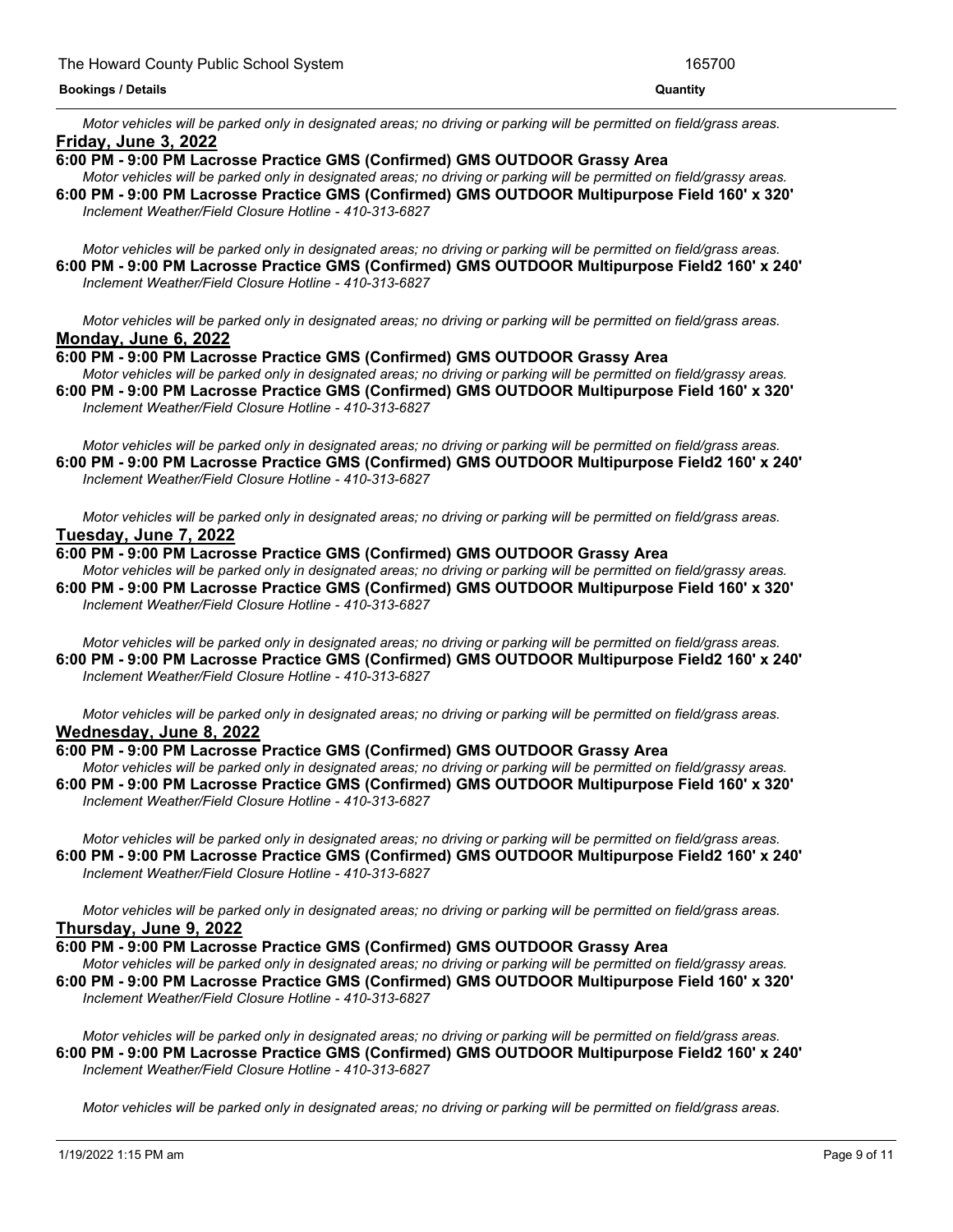## **Friday, June 10, 2022**

## **6:00 PM - 9:00 PM Lacrosse Practice GMS (Confirmed) GMS OUTDOOR Grassy Area**

Motor vehicles will be parked only in designated areas; no driving or parking will be permitted on field/grassy areas. **6:00 PM - 9:00 PM Lacrosse Practice GMS (Confirmed) GMS OUTDOOR Multipurpose Field 160' x 320'** *Inclement Weather/Field Closure Hotline - 410-313-6827*

<u> 1999 - Jan James James James James James James James James James James James James James James James James J</u>

Motor vehicles will be parked only in designated areas; no driving or parking will be permitted on field/grass areas. **6:00 PM - 9:00 PM Lacrosse Practice GMS (Confirmed) GMS OUTDOOR Multipurpose Field2 160' x 240'** *Inclement Weather/Field Closure Hotline - 410-313-6827*

Motor vehicles will be parked only in designated areas; no driving or parking will be permitted on field/grass areas. **Monday, June 13, 2022**

**6:00 PM - 9:00 PM Lacrosse Practice GMS (Confirmed) GMS OUTDOOR Grassy Area**

Motor vehicles will be parked only in designated areas; no driving or parking will be permitted on field/grassy areas. **6:00 PM - 9:00 PM Lacrosse Practice GMS (Confirmed) GMS OUTDOOR Multipurpose Field 160' x 320'** *Inclement Weather/Field Closure Hotline - 410-313-6827*

Motor vehicles will be parked only in designated areas; no driving or parking will be permitted on field/grass areas. **6:00 PM - 9:00 PM Lacrosse Practice GMS (Confirmed) GMS OUTDOOR Multipurpose Field2 160' x 240'** *Inclement Weather/Field Closure Hotline - 410-313-6827*

Motor vehicles will be parked only in designated areas; no driving or parking will be permitted on field/grass areas. **Tuesday, June 14, 2022**

### **6:00 PM - 9:00 PM Lacrosse Practice GMS (Confirmed) GMS OUTDOOR Grassy Area**

Motor vehicles will be parked only in designated areas; no driving or parking will be permitted on field/grassy areas. **6:00 PM - 9:00 PM Lacrosse Practice GMS (Confirmed) GMS OUTDOOR Multipurpose Field 160' x 320'** *Inclement Weather/Field Closure Hotline - 410-313-6827*

Motor vehicles will be parked only in designated areas; no driving or parking will be permitted on field/grass areas. **6:00 PM - 9:00 PM Lacrosse Practice GMS (Confirmed) GMS OUTDOOR Multipurpose Field2 160' x 240'** *Inclement Weather/Field Closure Hotline - 410-313-6827*

Motor vehicles will be parked only in designated areas; no driving or parking will be permitted on field/grass areas. **Wednesday, June 15, 2022**

#### **6:00 PM - 9:00 PM Lacrosse Practice GMS (Confirmed) GMS OUTDOOR Grassy Area**

Motor vehicles will be parked only in designated areas; no driving or parking will be permitted on field/grassy areas. **6:00 PM - 9:00 PM Lacrosse Practice GMS (Confirmed) GMS OUTDOOR Multipurpose Field 160' x 320'** *Inclement Weather/Field Closure Hotline - 410-313-6827*

Motor vehicles will be parked only in designated areas; no driving or parking will be permitted on field/grass areas. **6:00 PM - 9:00 PM Lacrosse Practice GMS (Confirmed) GMS OUTDOOR Multipurpose Field2 160' x 240'** *Inclement Weather/Field Closure Hotline - 410-313-6827*

Motor vehicles will be parked only in designated areas; no driving or parking will be permitted on field/grass areas. **Thursday, June 16, 2022**

**6:00 PM - 9:00 PM Lacrosse Practice GMS (Confirmed) GMS OUTDOOR Grassy Area**

Motor vehicles will be parked only in designated areas; no driving or parking will be permitted on field/grassy areas. **6:00 PM - 9:00 PM Lacrosse Practice GMS (Confirmed) GMS OUTDOOR Multipurpose Field 160' x 320'** *Inclement Weather/Field Closure Hotline - 410-313-6827*

Motor vehicles will be parked only in designated areas; no driving or parking will be permitted on field/grass areas. **6:00 PM - 9:00 PM Lacrosse Practice GMS (Confirmed) GMS OUTDOOR Multipurpose Field2 160' x 240'** *Inclement Weather/Field Closure Hotline - 410-313-6827*

Motor vehicles will be parked only in designated areas; no driving or parking will be permitted on field/grass areas. **Friday, June 17, 2022**